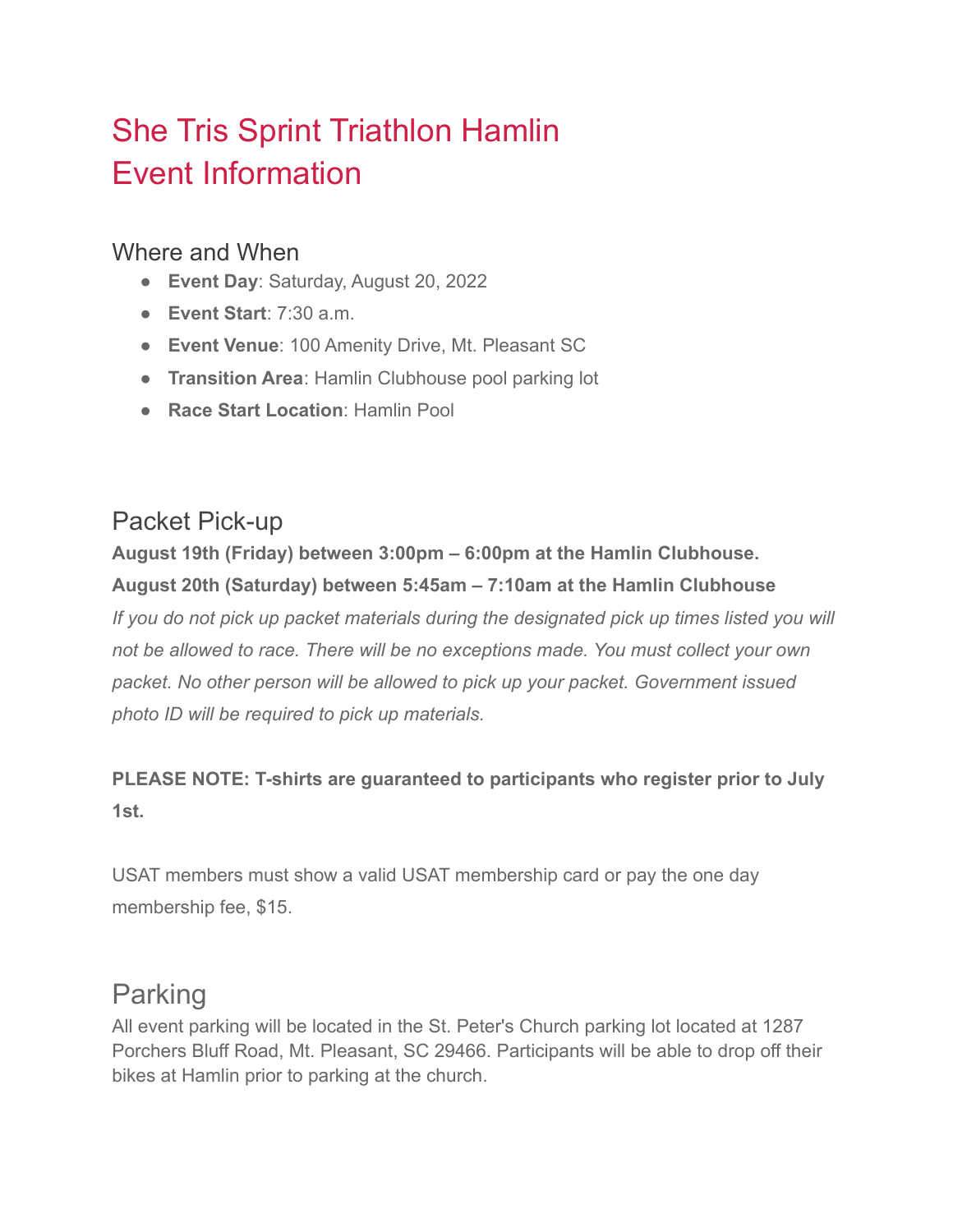## Bike Valet & Event Trolley

To facilitate parking/bike logistics we are offering bike valet service and trolley transportation. Here's how it works:

- 1. Drive to the event site to drop off just your bike or to drop off athletes/bikes
- 2. Drive to the event parking at St. Peter's Church
- 3. Take the free trolley from the parking site to the event site
- 4. After the event, take the trolley back to the parking location
- 5. Follow the same route as before to drive through and pick up bikes/athletes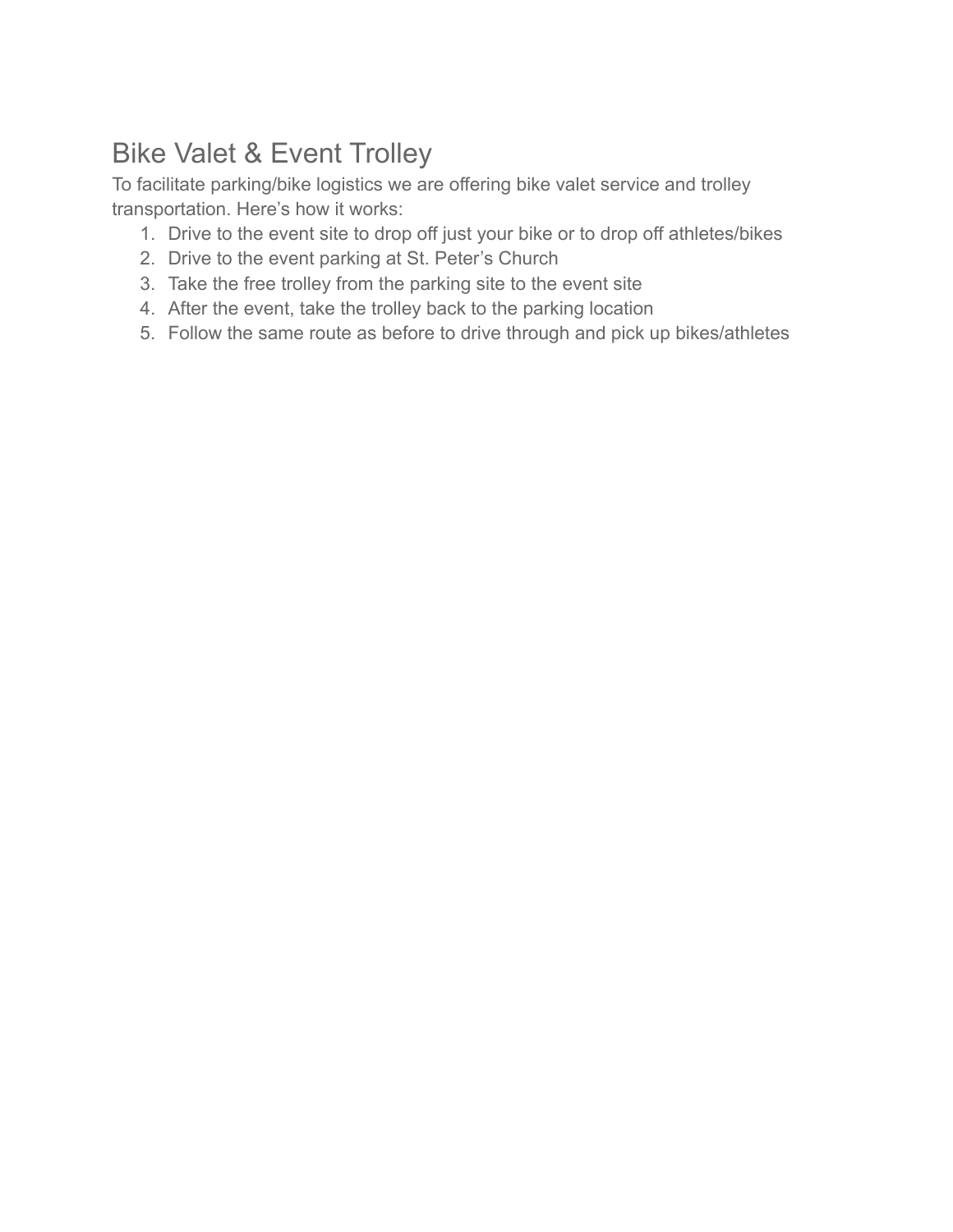# **She Tris**



## **BIKE & TROLLEY DROP**<br>OFF **ROUTE**

\*BLUE ROUTE IN, RED ROUTE OUT

**EVENT START: HAMLIN** CLUBHOUSE (100 AMENITY PARK DRIVE)

**PARKING: ST. PETER'S** CHURCH (1307 PORCHERS BLUFF RD.)

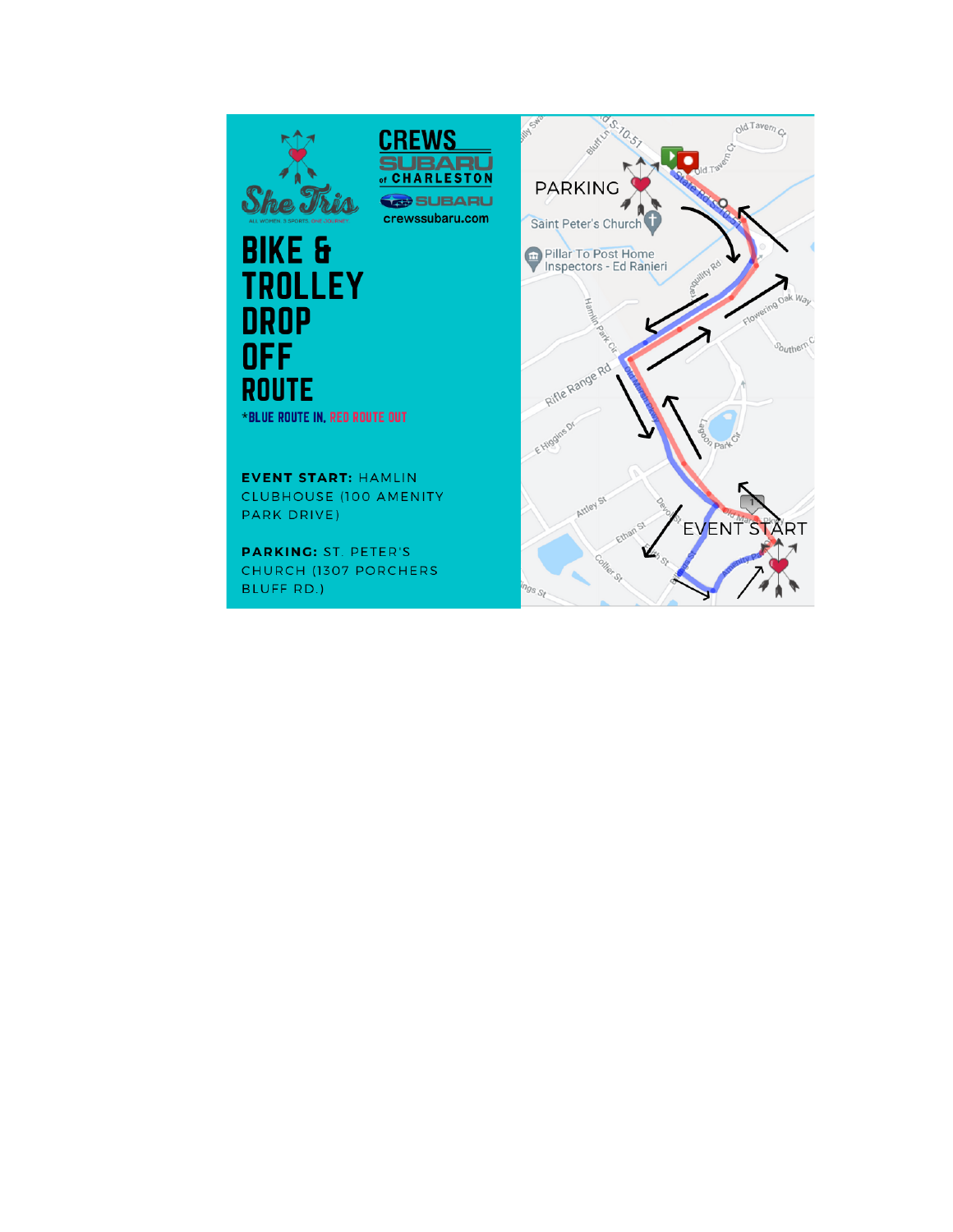

#### Restrooms

There are restrooms available at the portalets near transition.

#### Body Marking and Chip Distribution

- 5:30 am 7:10 am
- **Location**: Steps in front of the clubhouse

● Race bib is required for body marking. PLEASE WAIT TO **APPLY SUNSCREEN UNTIL AFTER BODY MARKING. Participants may be asked to do their own body marking and directions will be provided.**

● **Chips:** Timing chip is to be worn at all times during the race. Volunteers will remove chips in the finish chute after the race. All chips must be returned! There will be a \$30 fee for un-returned chips.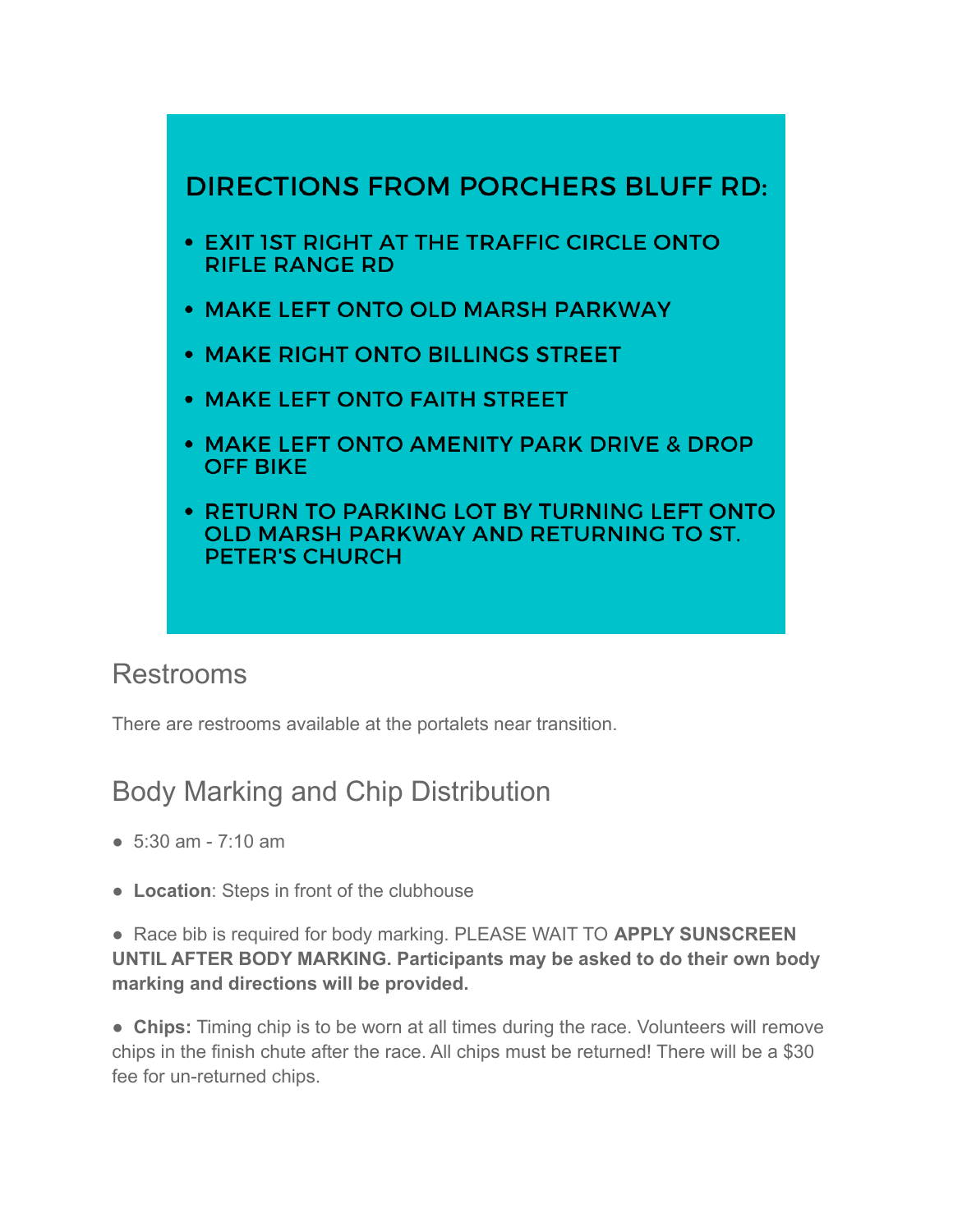● **Bibs:** During the run, your bib number must be on the front of your body. You can use the pins you were given to pin it to the shirt you'll be wearing during the run or you may use a number belt. **REMEMBER TO WEAR YOUR BIB DURING THE RUN, OR YOU WILL BE DISQUALIFIED, AND YOU WILL BE SAD!**

## Race Number Placement

At packet pick-up you will receive two numbers, a self-adhesive number for your bike, which should be attached to the cross bar of your bike. The other number is your run bib. Use provided safety pins to attach to the front of the running shirt, or attach to your race belt.

## Bike Mechanics

Bike maintenance staff will be on hand in the transition area to assist with tire inflation and any last minute bike maintenance needs. You are encouraged to visit our partner Bicycle store prior to the event to receive a complimentary bike safety check.

## Bike Pick-up

No athletes will be allowed back into transition to check out their bike until all participants have exited for the run. All bikes must be checked out of the Transition Area by noon. All bikes removed from transition must have a bike number matching the athlete's bib number. Only the athlete will be permitted to get their bike out of transition.

## Rules and Regulations

#### **Transition Area**

- The transition area will be open on event day from  $5.45$  am  $-7.10$  am. Any athlete that arrives after 7:10 am will not be allowed into the transition area.
- Only athletes will be allowed in the Transition Area.
- Athletes and volunteers may be required to wear masks and maintain social distancing in all areas on the course.
- No congregating in groups.
- Access to the transition area to retrieve bike and gear after finishing will not be allowed until the last athlete has started the run.

**The Swim**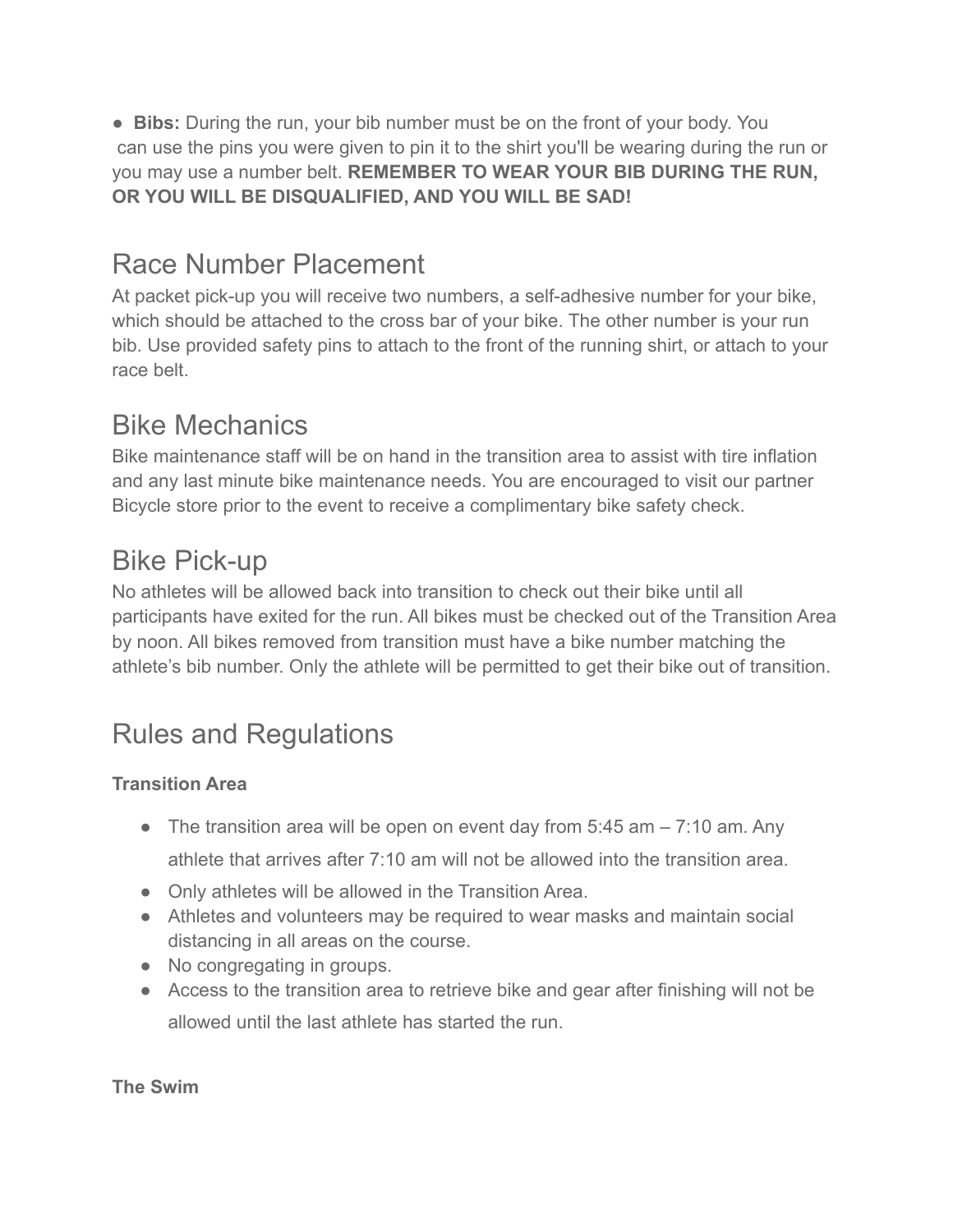- The swim begins promptly at 7:30 am.
- Swimmers will start in waves, and will start according to swim ability.
- If you miss your wave time, see our race staff. You will be placed in the last wave.
- If you experience trouble during the swim, you may stop and rest by holding onto the wall.

#### **The Bike**

- Bike helmets must be on and buckled before you leave the transition area.
- Do not mount your bike until you have passed the mount line.
- The entire bike course is open to vehicular traffic. The roads are coned and marked, but you must always be alert to traffic.
- Stay as far to the right as safely possible and pass only on the left.
- Drafting is not allowed. You must remain 3 bike lengths away from the athlete in front of you.
- You must dismount your bike before the dismount line. Volunteers will be present to remind you.
- Do not unbuckle your helmet until after you have dismounted your bike.

#### **The Run**

- Bib number must be visible during the run. The course is well marked (follow the cones and arrows) and volunteers will be there to help.
- Aid stations will be available along the course.

#### Transition Area

The transition area will be open on event day from 5:45 am – 7:10 am. Any athlete that arrives after 7:10 am will not be allowed into the transition area. Body marking will take place outside the transition area between 5:45 am – 7:10 am. All bikes must display the proper bike frame number. Access to the transition area to retrieve bike and gear after finishing will not be allowed until the last athlete has started the run.

#### **Equipment**

On event morning, all transition equipment such as sunglasses, running shoes, bike helmets, water bottles, biking shoes, towels, etc. may be organized in your rack area. Do not leave any shoes or equipment overnight in the transition area.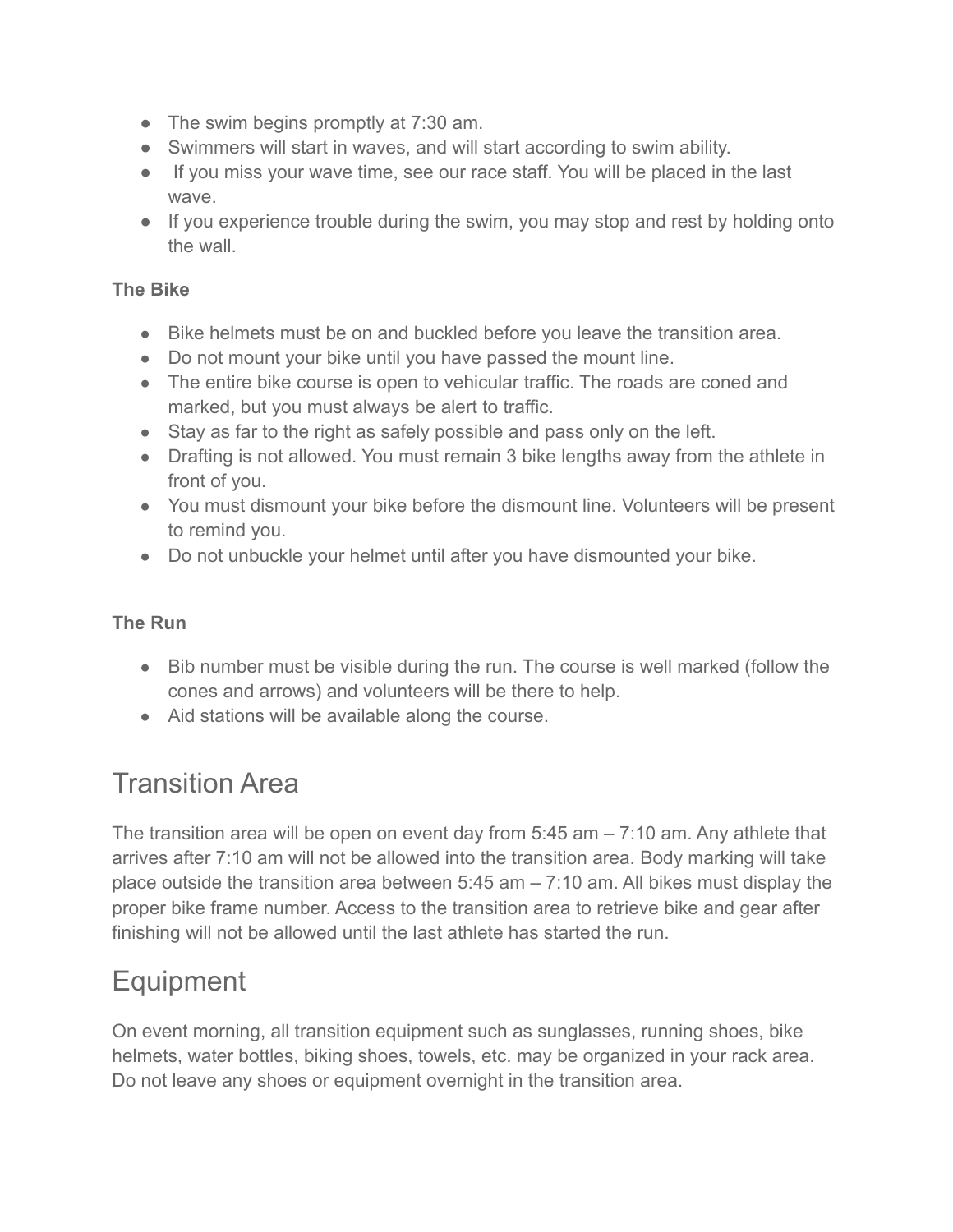## Pre-event Meeting

The pre-event meeting will take place in person and/or virtually on August 19th, 2022. Stay tuned to communications for details.

## **Spectators**

Spectators are welcome and encouraged to attend! Spectators are not allowed in the pool area or transition area during the event, but may watch from outside of those areas. Please be courteous to neighbors and aware that the roads are not closed to vehicles.

#### Post-Event Party and Awards

Post event party and awards will take place immediately following the final finisher.

#### Accommodations

#### **Hilton Garden Inn**

[Reservation Link](http://www.my-event.hilton.com/chsplgi-ham-27f9b309-b0dc-4cb3-bad8-feb3f4fb0d62/) 300 Wingo Way Mount Pleasant, SC 29464 August 18-21, 2022 *\*\*Reservations must be made by July 18, 2022 to guarantee rate\$145.67/night*

#### **Hyatt Place Mount Pleasant Towne Centre**

[Reservation Link](https://www.hyatt.com/shop/chszp?location=Hyatt%20Place%20Mount%20Pleasant%20Towne%20Centre&checkinDate=2022-08-19&checkoutDate=2022-08-21&rooms=1&adults=1&kids=0&corp_id=G-STT2) 1600 Palmetto Grande Drive Mount Pleasant, South Carolina, 29464 August 19-21, 2022 Participants may also call 1-888 HYATT HP (888-492-8847) and reference the group code **G-STT2** *\*\*Reservations must be made by July 22, 2022 to guarantee rate of \$179/night*

Weather Policy